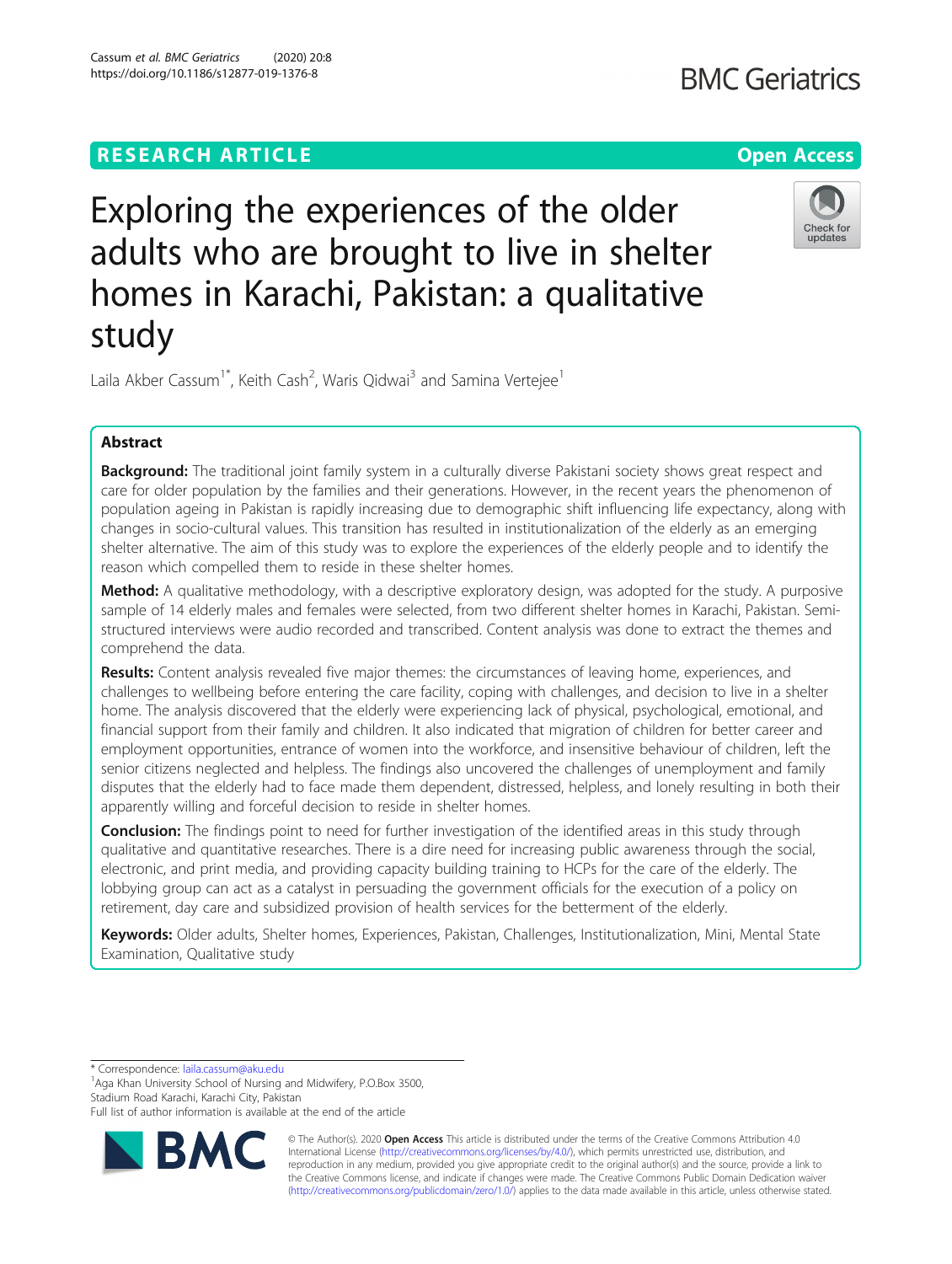#### Background

The ageing population is a significant and universal global trend [[1,](#page-10-0) [2](#page-10-0)]. From being a feature of developed economies, it is now seen in developing countries that are moving towards a more global economy. One result of this move has been a change in the socially derived roles normally attached to older adults in these countries. In a traditional society, with low population mobility, entrenched gender roles, and an extended family structure, the elderly are given a social status; that same is often not the case in the more developed global economies.

Globally, the elderly population is growing at a startling rate. A WHO report on global health and ageing estimated that, "In 2010, 524 million people were aged 65 or older, 8% of world population. By 2050, this number is nearly expected to triple to about 1.5 billion, representing 16% of the world's population  $[3]$  $[3]$ . Geographically, the rate at which the population is ageing is much quicker in the developing countries [[4](#page-10-0)], with Asia being the continent with a large number of people in the age band of 60 years and above [[5\]](#page-10-0).

Life expectancy in Pakistan has increased by approximately thirty years in the last 50 years, and it will reach 72 years by 2023  $[6]$  $[6]$ . Pakistan, being the world's sixth most populated state, currently has more than 8 million older adults and this number is expected to reach 27 million by 2050 [[7](#page-10-0)]. In addition to the demographic shift, economic recession, inadequate saving levels, lack of health insurance coverage, and a weak pension system are affecting the lives of this vulnerable group  $[8]$  $[8]$ .

The joint family system has been the prevalent family structure in Pakistan, in which people respect and value the older people [[9,](#page-10-0) [10\]](#page-10-0). As per this system, older adults have traditionally been cared for at home by their families, where they expect love, respect, and admiration from their children. Similar to many of the South Asian countries, Pakistan has a diverse society that is multicultural, multi-ethnic, and multilingual  $[11]$  $[11]$ , where culture, traditions, values, and family bonding, until recently, were given high importance. However, in many South Eastern Asian countries, the elderly in Pakistan, are confronted with a decline in the traditional extended family system and the emergence of nuclear families [\[12](#page-10-0)–[15](#page-10-0)].

The escalating trend of urbanisation and industrialisation is resulting in the migration of younger individuals for better employment and professional opportunities, the rise of career-oriented families, the entrance of women in the workforce, delayed marriages, and an increasing number of childless marriages [\[14,](#page-10-0) [16,](#page-11-0) [17\]](#page-11-0). All these factors have resulted in the erosion of traditional caring and support provided by the extended family members.

Another important issue in Pakistan is the weak and fragile system of pension distribution after retirement. The retirement age in Pakistan is 60 years for males and 55 years for females [\[8](#page-10-0)]. Only a small proportion of older adults are financially independent after retirement. The main reason for this is the lack of government funds because of the weak tax base [[8](#page-10-0), [14\]](#page-10-0). This has condensed the centrality of the older persons in the family, which has resulted in lack of physical, psychological, emotional, and social support provided by the family members [\[9,](#page-10-0) [10](#page-10-0), [16\]](#page-11-0). Due to these changes an increasing number of older people will be obliged to either spend the last years of their lives in increasing isolation or in shelter care facilities.

According to the social welfare department of Sindh, six organizations are giving shelter protection to more than 150 older people  $[18]$  $[18]$ . The actual number is much more than the reported figures. In Karachi, these homes are managed by private NGO's or faith-based organisations. For example, the Catholic Church manages several shelter homes in Karachi, where the residents pay a minimal fee, and some are managed by other faith-based communities, functioning with the help of volunteers and donation support [[14\]](#page-10-0). The Edhi Foundation is an example of a service provided by an NGO where abandoned older adults are housed [[13](#page-10-0)]. Approximately, 417 residents at the Edhi old home are reported to be benefitting from this organisation, although the actual number is under-reported [[19\]](#page-11-0).

The notion of shelter homes is still in the initial stages in many of the South Asian countries and it appears that there is no previous study on older persons, who have to relocate in these shelter homes, in Pakistan. Hence, there is an urgent need to research the real experiences of the elderly, brought to live in these shelter homes so that quality of life of this age group can be enriched.

#### Study purpose

The purpose of this study was to explore the experiences of older adults who are brought to live in shelter homes in Karachi, Pakistan, and to identify the reasons for their admission to these institutions. The specific questions were:

- 1. What circumstances and experiences contribute to older Pakistani people seeking residence in shelter homes?
- 2. What are the issues and challenges faced by the older persons in their lives that led to their relocation in these homes?
- 3. How do these older persons cope with the move to the institutions?

#### Methods

#### Study design and setting

A qualitative methodology, with a descriptive exploratory design, was chosen for the present study, because of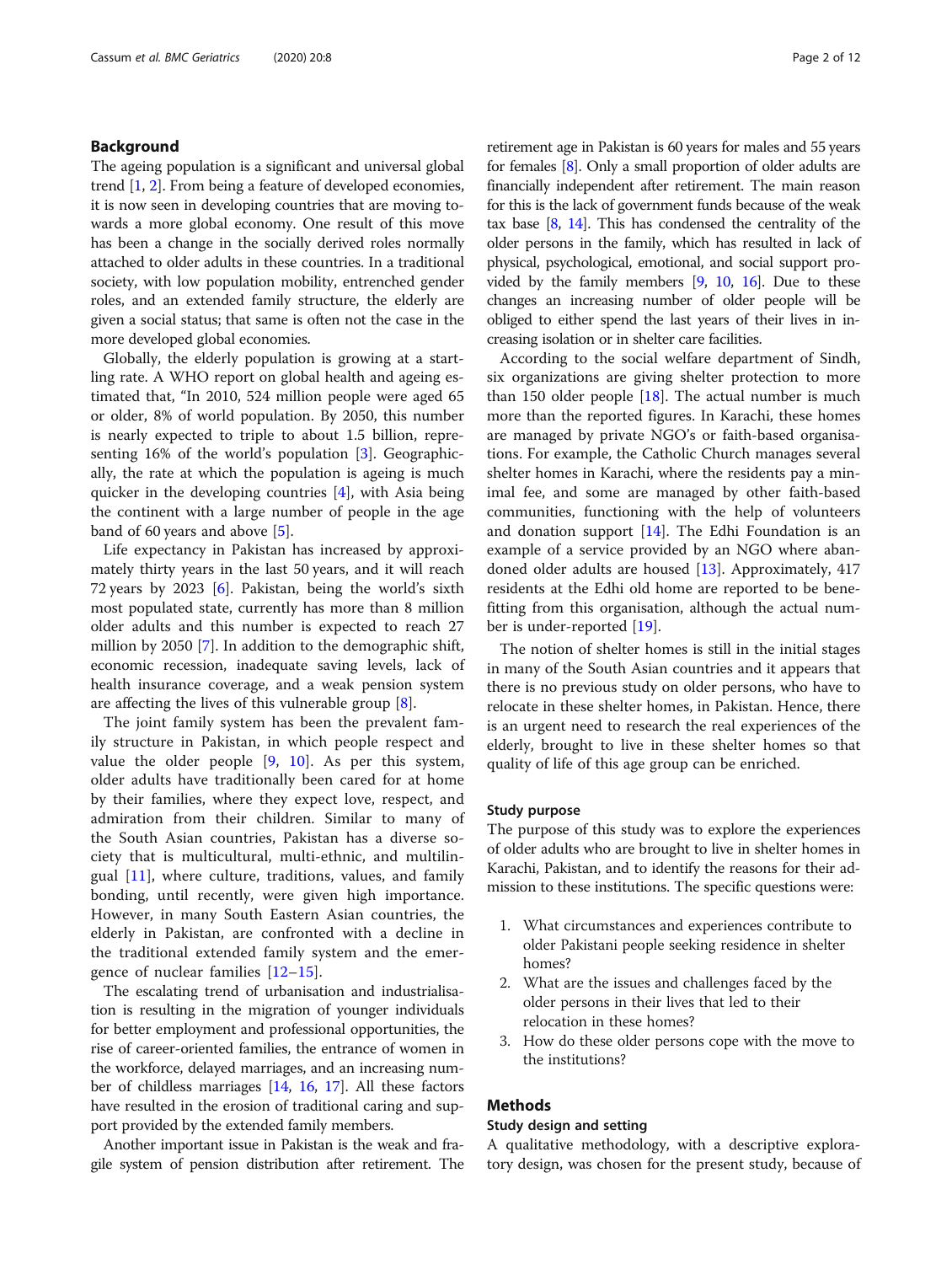its capacity to explore the narrative accounts of the life experiences of the older adults who come to live in these shelter homes. A qualitative approach with descriptive exploratory design explores the life experiences from people's perspective to get a new insight and understanding of the phenomenon [\[20](#page-11-0)–[23\]](#page-11-0). This approach was considered useful as there is little pre-existing data on the subject in the Pakistani context.

Two care facilities located in Karachi, Pakistan, were selected for this study out of the six available. These shelter homes were selected to provide a broad range of interviewee experiences. The information about the two shelter homes given below, is not a comparison but the facts have been stated as provided by the respective authorities.

#### Shelter home A

This care facility operates under the leadership of a faith-based community. This home provides accommodation for approximately 70 older adults of both the genders. They are admitted on the criteria that, 1) there is no family member or another caretaker available to take care of the person because their children live permanently in different countries, 2) because of family conflicts and 3) psychological issues. The care facility charges approximately Rs. 23,000 (\$164) per resident per month; however, if the person cannot afford this then the Social Welfare Board (SWB), and the donors of this particular religious community provide the funding based on assessment by SWB. The facility is neither registered by the government nor is it supported by it. (personal communication, March 19, 2017).

#### Shelter home B

This home is also operated by a faith-based community and is not registered with the government. It provides services to approximately 40 older adults of both genders based on the criteria of 1) rejection by the family and 2) a letter of recommendation by the local leader of this particular religious community. It operates on a charity basis and has no government support. The home charges Rs. 2000 per month for the accommodation and other expenses (personal communication, March 19, 2017).

#### Sampling and sample size

The study used the maximum variation purposive sampling technique, selecting cases that came from diverse backgrounds and circumstances [\[24](#page-11-0), [25\]](#page-11-0). Based on the inclusion criteria, 14 participants were recruited from the selected nursing homes. The criteria were: aged 65 years and above, with the ability to recall and describe experiences, speaking English or Urdu, currently living in a care facility, and willing to participate in the study. The older adults, with severe cognitive impairment

(scoring 0 to 10 on the MMSE) [[26](#page-11-0)], and severe hearing difficulties were excluded from the study.

Demographic profile and MMSE scores of study participants The demographic profile of the study participants is illustrated in Table [1](#page-3-0). The study sample comprised of 14 participants, including eight males and six females. Their ages ranged from 65 to 83 years, with the median age of 74 years. The majority of the participants  $[12]$  were married, and two were unmarried. Out of the 12 married participants, there were eight participants whose spouses were not alive, two had been separated and two participants' spouses were alive. 78.6% of the participants had lived in a nuclear family, while 21.4% came from a joint family setup. The participants' educational profile showed that nine participants had attained primary education, while four had studied up to matriculation (Grade X), and one received education from the Cambridge system.

The MMSE scores are illustrated in Table [2,](#page-3-0) ten participants out of 14 were within the normal cognitive score range of 27–30, while three participants' were under the category of mild cognitive impairment, with a score range of 21–26, and one participant was classified under moderate cognitive impairment with a score range of 11–20 on the MMSE instrument. The participants who fell under the category of mild cognitive impairment were having issues with thinking, finding words, concentrating, and reasoning, whereas the one who was identified with moderate impairment was having problems in the domains of memory, attention, judgment, and reasoning.

#### Ethical considerations

Approval for the study was obtained from the Aga Khan University Ethical Review Committee was obtained. Access to the care facilities was granted by the stake holders of both the care facilities. The purpose, objectives of the study, and the methods of data collection were verbally explained to the participants who agreed to participate in the study. The anonymity and the confidentiality of the shelter homes and the participants were safeguarded by assigning pseudonyms. The participants were informed about their rights to refuse and/or withdraw from the study at any time without any justification.

#### Data collection

Data was primarily collected through formal one-to- one in-depth interview using a semi-structured interview guide. During the process, the researcher utilized different strategies like field notes, observations, and reflective journals to assure the validity of what is heard and observed during the encounter with the participants however, these were not the part of triangulation of analysis.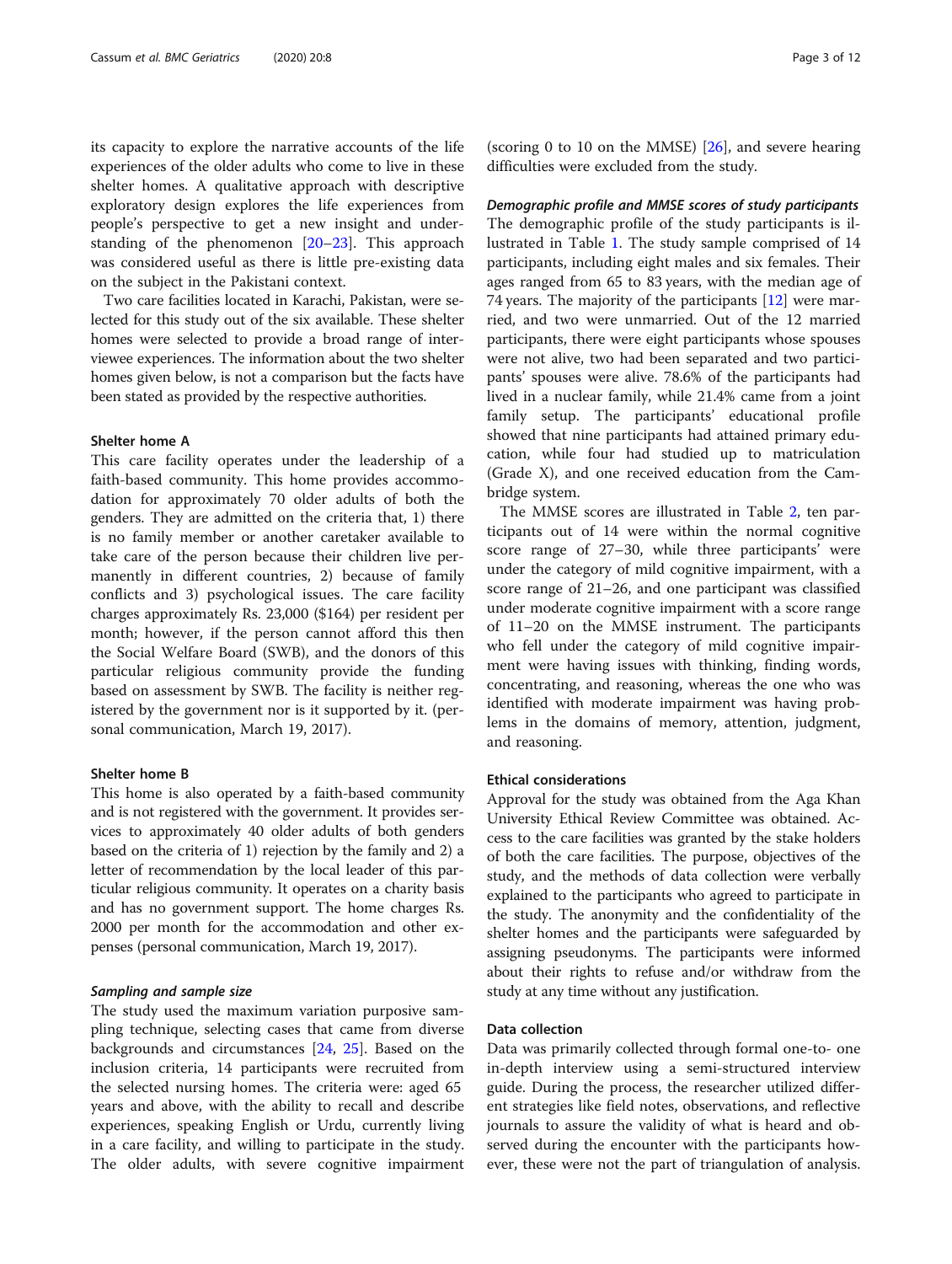In-depth interviews captured complete and detailed information about individuals' thoughts, feelings, and genuine lived experiences [[20](#page-11-0), [21](#page-11-0), [27](#page-11-0)].

Field notes were taken before, during, and after the interview session to record the participants' nonverbal clues, mood and attitude, gestures, and facial expressions. served during the encounter with the participants [[27](#page-11-0)]. These notations played a significant role during the data analysis process, as they served as a valid justification for interpreting data and highlighting crucial emerging notions [[27](#page-11-0)]. Reflective journals were maintained to identify researcher's personal impressions and interpretations and bracketing of preconceived beliefs and opinions to confront the data in pure form [[28](#page-11-0)]. The field notes and reflective journals were written the same day after the interview and were maintained in a separate diary.

Field notes are primarily the observations and assumptions captured by the investigator of what is heard and ob-

30 21.4

#### Interviews

Formal one-to-one in-depth interviews were conducted, using a semi-structured interview guide. The guide was translated into Urdu. Each interview lasted for approximately 30–60 min, and was audio recorded. A short debriefing meeting was held with the individual informants to evaluate the process of the interview, and to highlight the areas stated by the participants in their comments could be integrated into the following interviews. The semi-structured interview guide and the MMSE instrument were piloted on two participants, each belonging to a different care facility. The actual in - depth interviews were started with broad open ended questions like, "What were the particular circumstances you experienced that brought you to live in the shelter home?" and "How did you cope up the separation from your families?" These were supplemented with further possible probing and leading questions to have a guided conversation with the residents. The interviews were transcribed into Urdu and then translated it into English.

#### Data analysis

Qualitative content analysis is the strategy of choice in qualitative descriptive studies, where data analysis is performed synchronously with data collection [[23](#page-11-0), [24,](#page-11-0) [27](#page-11-0), [29,](#page-11-0) [30\]](#page-11-0). Moreover, qualitative data analysis is an iterative process of submerging oneself in the data and getting an in-depth understanding of it [[22,](#page-11-0) [29\]](#page-11-0).

<span id="page-3-0"></span>Table 1 Demographic Characteristics of Study Participants

| Variables                | n [14]         | Percentage (%) |
|--------------------------|----------------|----------------|
| Age                      |                |                |
| 65-75 years              | 8              | 57.1           |
| 76-85 years              | 6              | 42.9           |
| Gender                   |                |                |
| Male                     | 8              | 57.1           |
| Female                   | 6              | 42.9           |
| Marital Status           |                |                |
| Unmarried                | 2              | 14.3           |
| Married                  | 12             | 85.7           |
| Spouse Status            |                |                |
| Alive                    | 2              | 14.3           |
| Dead                     | 8              | 57.1           |
| Separated                | 2              | 14.3           |
| Family Structure         |                |                |
| Joint Family             | 3              | 21.4           |
| Nuclear Family           | 11             | 78.6           |
| Number of Children       |                |                |
| 0                        | 3              | 21.4           |
| 1                        | 3              | 21.4           |
| 2                        | $\overline{2}$ | 14.3           |
| 3                        | $\overline{2}$ | 14.3           |
| $\overline{4}$           | 3              | 21.4           |
| 7                        | 1              | 7.1            |
| Number of Boys           |                |                |
| 0                        | 6              | 42.9           |
| 1                        | 3              | 21.4           |
| $\overline{2}$           | $\overline{2}$ | 14.3           |
| 3                        | 3              | 21.4           |
| Number of Girls          |                |                |
| 0                        | 5              | 35.7           |
| 1                        | 5              | 35.7           |
| 2                        | $\overline{2}$ | 14.3           |
| 3                        | 1              | 7.1            |
| 4                        | 1              | 7.1            |
| <b>Education Profile</b> |                |                |
| Primary                  | 9              | 64.3           |
| Matriculation            | $\overline{4}$ | 28.6           |
| Cambridge                | $\mathbf{1}$   | 7.1            |

| Scores out of 30 |               |      |
|------------------|---------------|------|
| 20               |               | 7.1  |
| 24               |               | 7.1  |
| 26               | $\mathcal{P}$ | 14.3 |
| 27               | 3             | 21.4 |
| 28               |               | 7.1  |
| 29               | 3             | 21.4 |

Table 2 Mini Mental State Examination Scores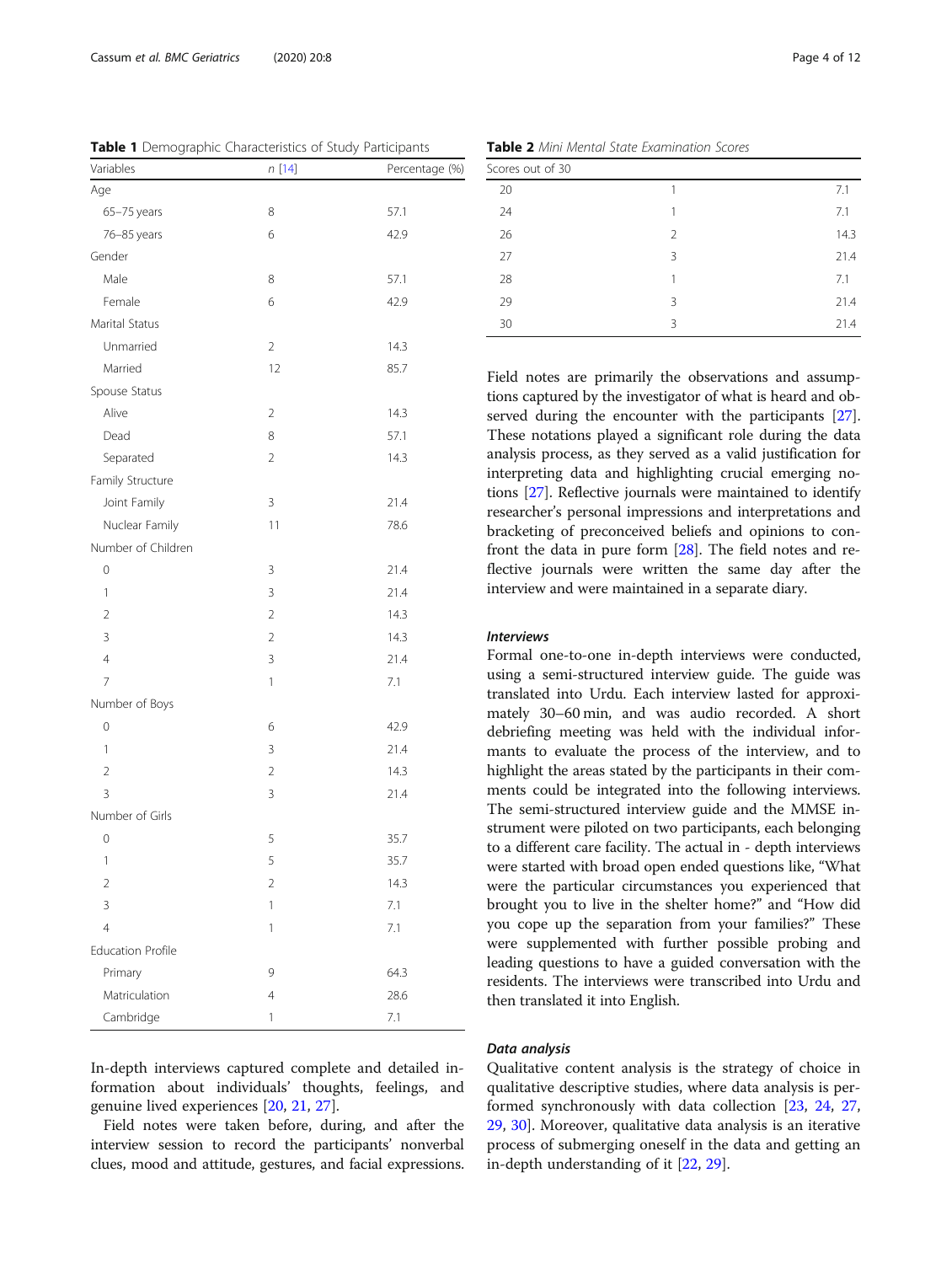Data Analysis was done concurrently with the data collection. Rigorous content analysis of data was done by following the guidelines given by Miles and Huberman  $[29]$  $[29]$ . The process involved reading and re – reading of transcribed data word by word and sentence by sentence, to get the maximum insight before breaking it into parts. Firstly, the texts were systematically collated for each broad question for example, the responses for question "reason for leaving own home and living in a shelter home" were arranged in a document with three columns. The left column was titled as "codes", the middle column as "informants' verbatim", and last one as "thoughts and comments while the reading text". Then, the collected data under that particular question was analysed to develop codes. The  $in - vivo$  codes were identified by highlighting them with different colour marker from the text, and assigned a tag, word or phrase to them that gave meaning to the segment. The codes were written in the side-lines of the transcript to examine for redundancy and similarity. Once the coding of all the transcribed interview was completed, categories and sub categories were created through clustering codes with similar ideas. Finally, themes were extracted that articulated more with the concepts expressed in the text. The entire team was consulted by the researcher to ensure the interpretation were valid, trustworthy and contextualized in participant's broader perspective. The researcher also kept discussing with the supervisor until the themes adequately reflected participant's viewpoint. Saturation was attained when no new data provided additional codes, categories and themes. Final inferences were not drawn until all the data had been collected, recorded and analysed with genuineness.

#### Results

The flow chart of themes and categories is illustrated in Fig. 1. The content analysis revealed five main themes: the circumstances of leaving home, life experiences before relocating to shelter homes, challenges to wellbeing before entering the care facility, coping with challenges, and decision to live in a shelter home.

#### Theme 1: The circumstances of leaving home

This theme emerged when the participants were inquired about the reasons and circumstances for their relocation in old age homes. Three main categories emerged under this theme: lack of support system, insensitive behaviour of children, and the impact of global change.

#### Category 1: Lack of support system

A wide majority of the participants were desperate to share their experiences of not being provided with the physical, emotional, and financial support from their children, as they were growing old and were dependent on them for food, shelter and clothing and activities of daily living. The elderlies also expressed that, despite fulfilling the responsibilities of educating, bringing them up until they were adults and settling them down, the children did not "pay back" in terms of meeting their parents' expectations. The children were unwilling to care and deprived their parents from basic necessities of life. A participant cried while narrating his feelings:

She never gave me food…. At times I survived on an empty stomach for days… I stood up and told them after three days of staying on an empty stomach. They were eating chicken biryani (Eastern dish made of chicken and rice with spices). I told them to give me if there is some left after all have been fed. My granddaughter crawled towards me and offered me a piece of bread. Then my daughter-in-law said that, they will give me some if anything is left ….. Otherwise she told me to go to sleep (NB-14).

A depressed father who was very disappointed with his children reluctance to support him shared, "At this time, I do not have any family to support me and no roof to live under. I don't know where I would have gone; whether I would have spent my life on a railway station or on a foot path. I didn't know…" (MC-6).

The parents in South Asian culture especially focus on educating their male children, so that they can depend on them for financial support in difficult times and old age. They also expect to willingly fulfil their obligations and assist them financially when there is no source of

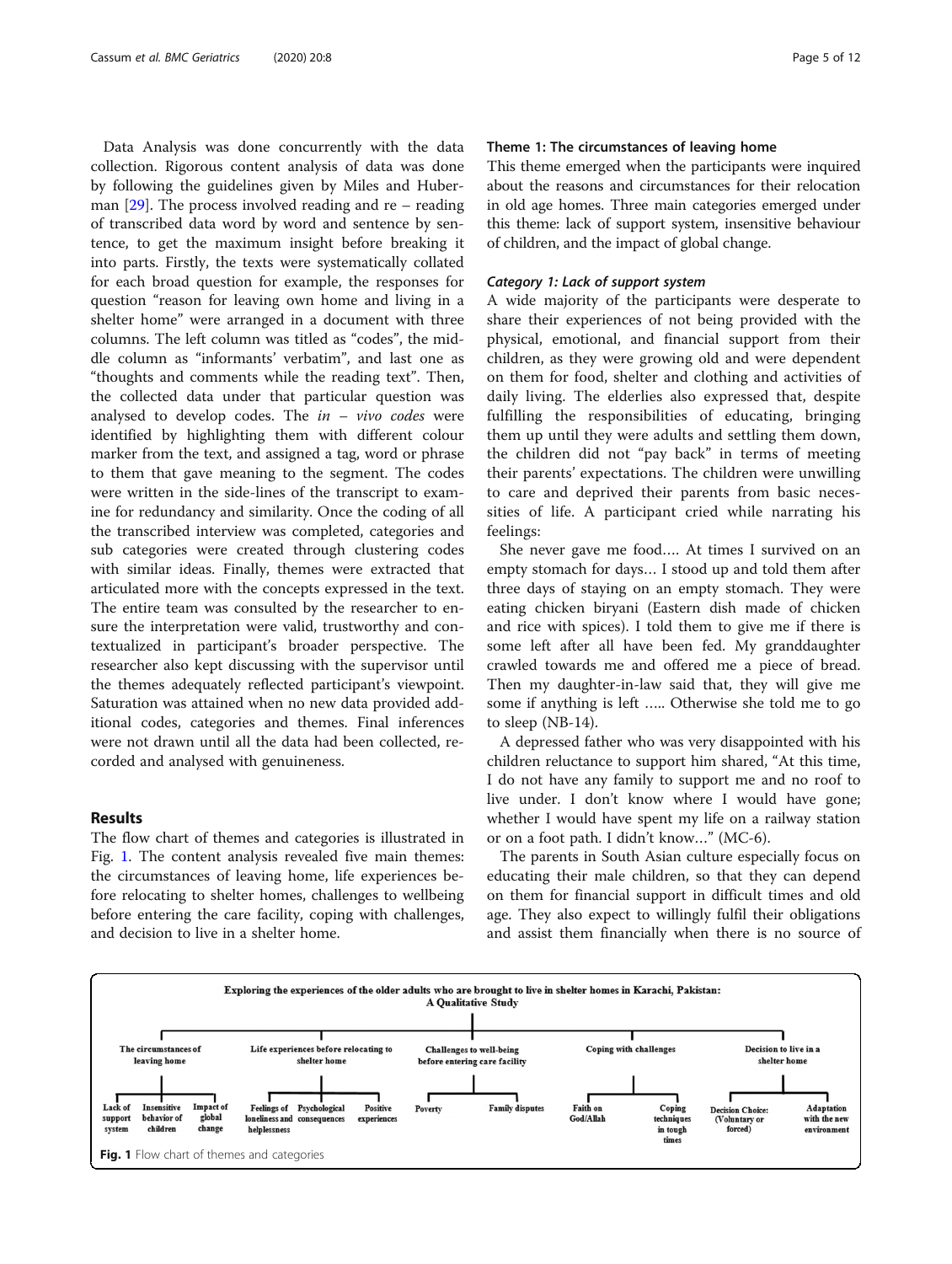earning. An upset father said, "I stayed here and took care of the family. I sent him abroad…So that he can support and assist us financially in times of need, when we get old. I have never requested him to support me and send the money…….He knows everything and is well aware about my condition" (JM-2). The participants also revealed challenges like arranging for finance when their spouse was sick and urgently required money. They were forced to live in misery and pain, and had to utilize their savings and assets to meet their financial needs. The participant explained, "My wife's condition got so serious that I took her to a hospital where she was kept for a month…. I even had to sell my house for her operation"  $(AA - 1)$ .

#### Category 2: Insensitive behavior of children

This category sheds light on the children's insensitive behaviour towards their parents. The participants displayed nonverbal clues like taking long pauses, and getting into frequent crying spells when they were inquired about the behaviour of their immediate family members at home. Two of the participants requested to pause the recorder, so that they could cry out loud before continuing with the interview.

There was lack of acceptance in the role of father, mother, father-in-law, or mother-in-law by their children and their spouses. In eastern culture, these roles are the symbol of respect and deserve high esteem by the children and their families. They encountered profound resentment by the family, and were criticized on petty issues. The participant reported rude and harsh comment of his daughter in law, "When I told her that I am leaving, she said, "Who has stopped you from going… It was clear that she did not love me and did not want to keep me. So I left my home" (MR-12). The magnitude of resentment of a daughter for her father can be seen in this excerpt. "She abuses me, she calls me shameless [Woh gali galooch karti hai, baigairat bolti hai]. I am her real father and not a step one. She should not be so sharp and sarcastic while speaking" (MC - 6). The parents are the ones who bring up the children, teach moral and ethical values, and once they are in their ageing phase, the children neglect them. The children and their families considered the elderly members as burden and it was tough for them to tolerate their agonizing comments and severely insensitive behaviour. The participant recalled in a grief stricken state:

My daughter- in- law behaved badly with me. She used to say, who will take care of her if she falls sick? [yeh beemar par jayegi tau is ka kaun karay ga], who will give her a bedpan? [bedpan kaun deyga]. She taunted and asked me to die and return to God and misbehaved with me all the time *[Jehan teri behan chali gai hai tu* bhi wahan chali ja] (MR-6).

This category also reflected that the male children of the family were often torn between filial obligations and with their new family commitments and responsibilities after marriage. In order to meet the expectations of parents and spouse, the son of the family gets under spousal pressure and consequently, misbehaves with the elderly parents, who raised them up. The participant recounted, "He has bent himself in front of his wife's command. [Uss nay apnay aap ko jhuka diya hai]. He feels embarrassed [Woh sharminda hai]. My elder son now regrets a lot [Mera bara beta bohat pachtata hai], that despite having a son his father is living in an old home"  $($ IS-11).

#### Category 3: Impact of global change

This category presents the findings related to how globalization has transformed and influenced the younger generations. The impact was evident as the children migrated to the western countries for pursuing higher education and better earning prospects, leaving the elderly parents without support. An informant explicated,

He lived in Pakistan for four months. He tried to search for jobs, so that if he could find an appropriate job he could stay here and take care of his mother as well. He did not get the required one. But there, he is earning more. (RS-13).

The findings also underlined a significant impact of globalization in eastern families, which was seen as a shift in caregiving role of a women, from a traditional house hold role to an empowered and self – reliant role. Work life left no time for women to perform the usual and expected care for the elderly at home.

#### Theme 2: Life experiences before relocating to shelter home

This theme emerged when the participants were asked to describe their life experiences which led them to relocate into shelter homes. The negative experiences emerged significantly however, few positive experiences were also shared by the participants. The rich life experiences which emerged were feelings of loneliness and helplessness, psychological consequences and some positive experiences.

#### Category 1: Feelings of loneliness and helplessness

In this category, majority of the participants reported their feelings of isolation, which were resulting from terminal illnesses of spouse, death of spouse or children, and marriage of their daughters. They needed someone to talk and share their concerns and stressors. The participant explained in these words, "I need people around me. Like, when I and my husband lived together, he was there with me. After his death, I need someone with me; I don't like to live alone" (FR-5).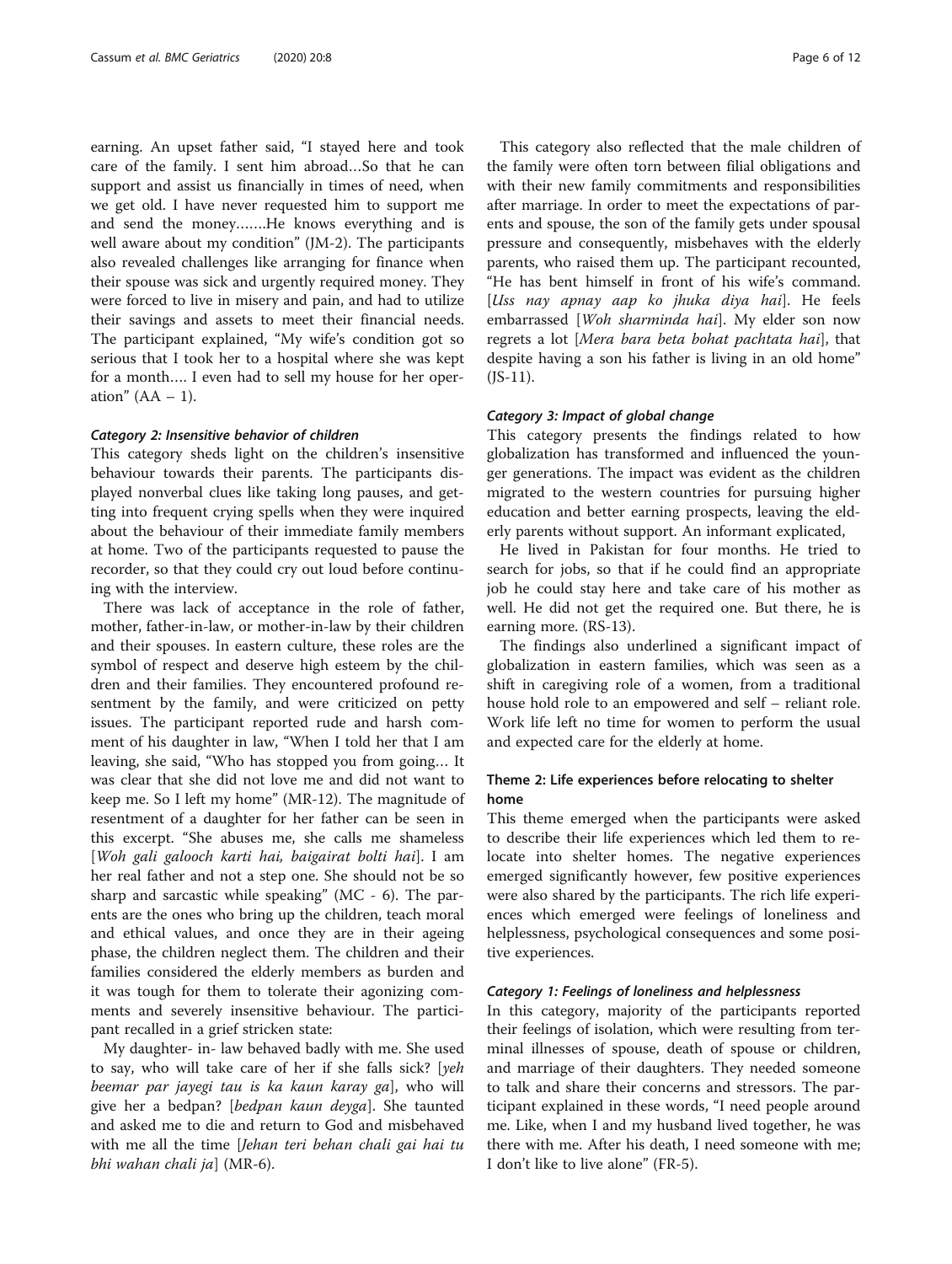A few of the informants reported feelings of isolation at their parting with their daughters, at the time of their marriage. Marriage is a cultural custom in Pakistan, where a girl becomes a part of husband's family after the wedding. Besides, a few of the participant's reported extreme loneliness on the death of their children. An elderly mother, who had lost her two sons, reported sadly, "My first boy died in 1999 and my second boy died in 2009, exactly after ten years. The deaths of my children left me all alone in this world" (MR-7).

This category also revealed that, cultural constraint, fear of society's criticism of residing with their married daughters and merciless behaviour of children were the reportable reasons of the elderly participants in a helpless state. A helpless father stated his views by saying,

She will take me, but I do not want to go. The reason is that she is my daughter and in our society it is not considered appropriate if a father lives in his daughter's house after her marriage [humaray muasharay main acha nahi samjha jata kay baap beti kay ghar ja kaar *rahay*]. I do not want to be a burden on them [Main unpar jaa kar bojh banoo, yeh nahi chata], or may be in future I do not want them to say that I am a burden for them. I don't want her husband to taunt her because of me [Main nahi chata kay meri beti ko iska khavind taanay maaray].  $(AK-10)$ .

The informants' conveyed that their lives were made miserable by their children and their spouses, leaving them in a more vulnerable state. A participant narrated his emotions, as he did not want to leave the house because of his intense attachment with his grandchildren and his own physical disability. He said, "I became homeless after the death of my son, there was no place to live….[ Meray betay ki death kay baad main baighar ho gaya]. My daughter-in-law told me to make some arrangement for myself at some place. We cannot keep you…That day I cried a lot [Us waqt meri bahu nay kharay ho kar kaha kay papa, aap apna kahin aur bandobast karlo hum aap ko nahi rakh sakti…Uss din main bohat roya]" (NB-14).

Few participants reported their helplessness, as they were physically and financially dependent on their children, and were also willing to work and earn in old age but could not find a job. A helpless participant said, "At this age, people don't employ us, we don't find jobs. I don't have money. I am unable to find any employment at this age. I was trying to hunt for work but couldn't find a job...."  $(MC-6)$ .

#### Category 2: Psychological consequences

In this category, majority of the participants reported various psychological concerns such as development of fear, anxiety and depression on being lonely and helpless. One of them voiced her anxiety by gesturing towards her chest and heart. She expressed, "After the death of my husband, I get too anxious and worried because of loneliness [Akaylay pan say bohat ghabraahat hoti thi]" (FR-5). Many of the elderly articulated about depression after the loss of loved ones as there was no one to care and hear from them. An elderly lady reflected, "I was very upset and went into depression after my daughter went. I felt as if I lost something precious [Meri beti chali gai tau mujhay bhari para, depression ho gaya. Mujhay lagta tha kay meri koi qeemti cheez kho gai ho]" (RS-13).

#### Category 3: Positive experiences

This study also unveiled positive feelings shared by few elderly informants about their family and children. The children were concerned for their parents but were helpless and had to leave their parents alone with a heavy heart. A few participants stated their close bonding and caring attitude with all the family members. One of the participant reported,

My daughter-in-law didn't want me to leave but I preferred to stay separately. You see, now she is a widow. She is young and she may be wanting to have some friends; if I am there she would hesitate to call any friends so that's why I said: No, I think I will go and stay in a shelter home but we will meet each other frequently (MR-7).

#### Theme 3: Challenges to well-being before entering care facility

This theme surfaced, when the informants were asked about the reasons and circumstances which brought them to live in old age homes. The significant challenges encountered by the elderly people have been categorized into poverty and family disputes.

#### Category 1: Poverty

Majority of the participants belonged to a low socio economic group and had faced extreme financial challenges in their lives. Because of unemployment and illiteracy they were unable to educate themselves and their children and find reasonably paying jobs. Additionally, because of lack of money, it was challenging for them to manage domestic expenses, health, education, and other costs of living, and were in a complete helpless state. A participant reflected, "At this age, people don't employ us. We don't find jobs. I was trying to hunt for work but could not find work to manage my household living" (MC-6).

#### Category 2: Family disputes

Family dispute was another challenge that emerged from this study. The conflicts usually stemmed from issues of children's marriage, parenting, unwilling to keep elderly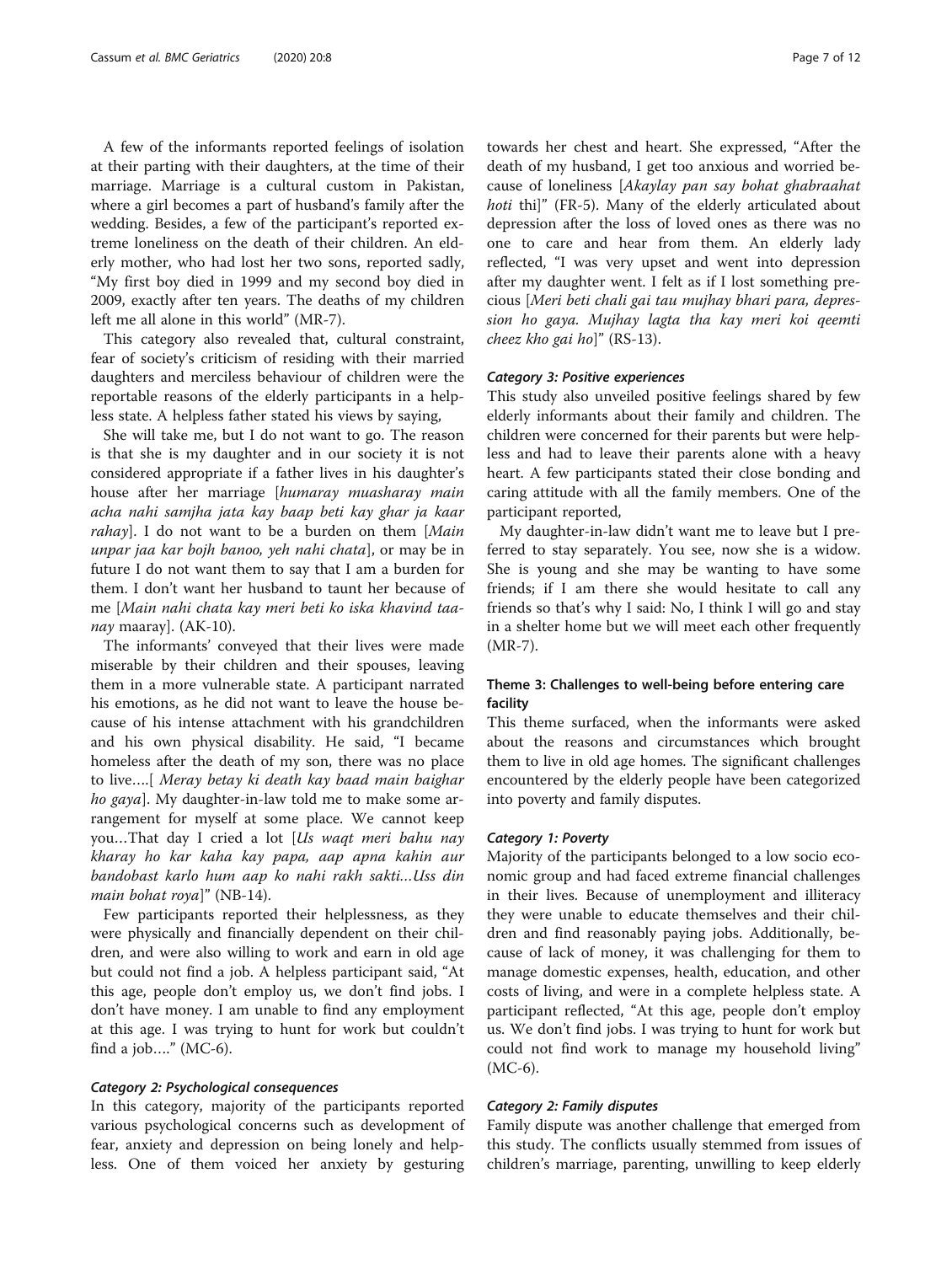parents at home and caring for them, and non-provision of food and shelter, etc. The elderlies considered these conflicts as the reason of distancing of family members and loss of family bonding and harmony between elderly's and family. The participant's disclosed feelings of frustration which were arising because of family disputes and vice versa. The participants were annoyed with children and family member's behaviour, and had no choice but to live in an old age home. An irritated elderly father narrated his feelings for his daughter-inlaw. He said, "My daughter in law challenged me that she will not let me live here in this house. She said that she will destroy my marital life or her own" (JS-11).

#### Theme 4: Coping with challenges

This theme emerged when the participants were asked to describe how they managed with the challenges and stressful life situations. Almost every elderly participant reported praying in tough times and considered it as a source of spiritual support and relaxation. Apart from the regular offering of prayers, recitations of verses from holy books, like "The Quran" and "The Bible", "Tasbeehats"(reciting the rosary), and "reading of religious books" provided them inner peace and serenity and assisted them during the times of stress. The richness found in their genuine expression has been categorized into faith in God/Allah and coping techniques in tough times.

#### Category1: Faith on God/Allah

Majority of the participants had an immense faith in religion, and this conviction was a major source of strength when they were battling with their life stressors. A participant expressed his blind faith on religion, "I just know that Allah is the one who assists you every second and He will respond too because He is always with you [Bas main yeh jaanta hoon woh har paal saath dainay wala hai]" (QM-3). Another participant expressed her feelings of satisfaction in the following words, "I opened up the BIBLE and it was written that your brothers and sisters will leave you but I will not. I got immense satisfaction after this and prayed to God and thanked Him" (MR-12).

#### Category 2: Coping techniques in tough times

This category revealed various coping strategies, which a majority of the participants turned to during the difficult times of their lives. What topped the list amongst the strategies was prayers; others included crying, and positive thinking. These strategies gave them strength, inner peace and tranquillity. Prayers were recited as a religious norm and to stay away from worldly stressors. A participant remarked, "Whenever I get afraid, I recite my prayers [tasbeehs]" (DL-4). Many of the participants narrated their close connection with God/Allah particularly in tough times of their lives. Another remarked, "I remain connected with God and holy sayings. When I am sitting, even at that time I recite God name internally" (AK-10). Some of them also voiced about the reading of religious books and holy verses during stressful times and he stated, "When I am in difficulties and problems, I read religious books [mazhabi kitabain]. It guides you to a solution of the problem" (QM-3). Additionally, positive thinking and sole belief on God/Allah supported them in handling their life stressors however, few of the residents considered crying as a technique to cope, and they felt strengthened after giving a vent to their feelings. One of the elderly stated in a hopeful voice, "I have never been down. I have always been optimistic and always look at the bright side of things. I never thought that something bad will happen tomorrow because God is there and He is looking after me…" (MR-7).

#### Theme 5: Decision to live in a shelter home

The final theme emerged, when the participants were asked to express their feelings when they made the decision to move to a shelter home, whether voluntarily or against their wishes. They were also asked about how they felt about living and adjusting in a new environment, away from their families and their loved ones. Their genuine experiences have been categorized into: decision choice: (voluntary or forced) and adaptation with new environment.

#### Category 1: Decision choice: (voluntary or forced)

Majority of the participants shared that, it was their choice to leave their homes and none of the family members forced them to opt for a sheltered home. Nevertheless, there was no other choice left for them when their children did not want to keep them and take care for them. Hence, they felt it was better to leave their homes and dwell in substitute shelters. These participants had experienced a lot of loneliness, neglect, and rejection, and what they construed as insensitive behaviour of their children. As one of the elderly described, "Nobody forced me. I came on my own. I was left like an unwanted person. I don't want to live in that house" (JS-11). Another expressed freedom from long standing family issues. She narrated, "I have worked like a donkey for my family …. I was fed up and was feeling miserable. How much could I do? I am happy that I came here" (JD-8). Additionally, few of the participants expressed that they were forced to leave their homes by their immediate family members. The father painfully expressed these words, "Many times, my daughter bluntly told me to get out of the house along with my belongings [Kitni baar kaha niklo ghar say, iska samaan nikalo baahir]" (MC-6).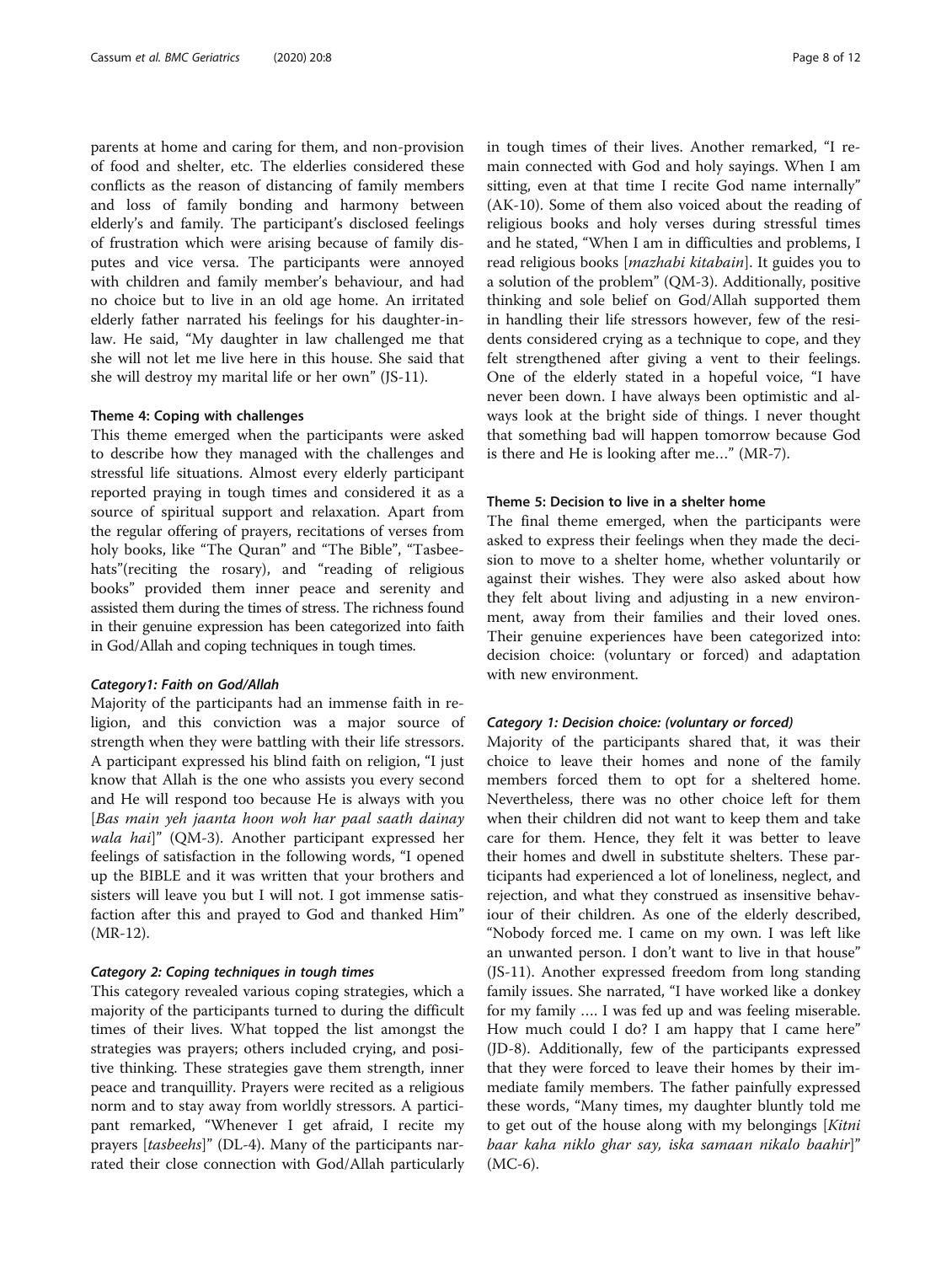#### Category 2: Adaptation with the new environment

This category presents adjustment concerns when relocated into shelter homes. These elderly people were emotionally attached with their home where they lived their entire life. Though, the participants had left their homes, the memories of their home and family were still fresh in their minds and they got distressed and emotional when they reminisced about their past experiences. One of the participants sobbed and verbalized, "I left that house with a heavy heart. I have lived my life there. [sad] [crying]" (FR-5). Another participant disclosed mixed feelings while leaving her home and stated,

I was feeling very sad. I had lived in that house for thirty three years but at the same time, while I was there my daughter got married my son got married my other son got married and then I lost my two boys all in the same house. So there were good memories and sad memories. (MR-7).

These elderly participants also encountered difficulty in adjusting with the old age home environment. The new surroundings, changed physical location, different daily routine and pattern affected their comfort and adjustment level. Almost all the informants communicated difficulty in accepting the new environment; however with the lapse of time, they adapted the routines as part of living there. An informant narrated "Here people live according to a proper plan of meals and sleeping and waking up routine; I did not like it. The environment, way of living, and time plans of meals of the day were different….. but then gradually I got adjusted to the routines"(AA-1).

The participants also expressed their satisfaction as they tried to familiarise in a new atmosphere along with the availability of basic necessities of life such as food, clean water, shelter etc. An informant reflected in these words, "For me this place is as precious as gold. It is God's blessing for me… If there were no senior citizen homes for old people, we would have to sleep on roads and from where would we have arranged for food" (JM-2). Besides this many of the residents expressed their contentment as they were the victims of loneliness, and were now surrounded by a gathering of people. One of the informants explicated, "There are many people around me in this home. The comfort and peace which I found in this home cannot be compared with anything" (FR-5).

#### **Discussion**

Demographic transitions, coupled with globalization and urbanization, are transforming the economic structure, changing social and cultural values, and weakening of the traditional joint family system. All these factors have had an impact on the lives of the elderly [[12,](#page-10-0) [31\]](#page-11-0). The changes in the societal and cultural values, distancing in

The current study revealed that, in Pakistan the most common reasons for putting the elderly in institutions, was the lack of physical, emotional and financial support especially from their children and their families, migration for better careers, women participating in the workforce, and change in cultural value system. Another considerable reason which this study uncovered and also aligned with a study could be intergenerational inconsistencies between the ageing parents and the adult children resulting in children's unwillingness to provide all types of support to their older parents [\[32](#page-11-0)]. It also discovered unsympathetic behaviour of the children, where the elderly participants were sometimes not even provided with a piece of bread for their sustenance and other basic requirements.

Provision of emotional support is significant to make the elderly feel valued, respected, and cared. The study participants felt mistreated and devalued due to lack of emotional support from their children and family. These findings are in line with the findings of the study by Dubey et al. where 27% of the respondents felt neglected and unimportant, while 3.3% of the informants were demeaned by their daughters-in-law and had to endure the non-caring behaviours of their sons [\[31](#page-11-0)]. This negligence generated feelings of isolation, insecurity, low morale, and loss of dignity and self-worth among the elderly. A study done in district Gujrat, Pakistan, found that 80% of the elderly informants were ignored by their family and this was the main cause of loneliness among them [\[33\]](#page-11-0).

In Asian cultures, women are considered as primary care takers of the family and the elderly, and are also expected to fulfil diverse house hold obligations. After marriage, it is the duty of a daughter-in-law to take care of her parents-in-law [\[34](#page-11-0), [35](#page-11-0)]. Our study found and confirmed that socio economic pressures and involvement of women in outdoor jobs has not only changed the attitudes towards the female role in Pakistan but has also increased the rejection of this role by women.

The official retirement age in Pakistan is 60 years; however, this figure cannot be considered accurate for a country like Pakistan, where the elderly's work till their last breath. Conditions like meagre pensions, lack of gratuity and provident funds, and low socioeconomic background forced many of the elderly to search for work [\[9](#page-10-0), [15\]](#page-10-0). The current study reports that over half of the participants only received education up to the primary level. So, while the elderly were desperate to work and contribute to manage the cost of living and prevent from being financially dependent; unfortunately, they could not do so due to non-availability of jobs and the reluctance of employers in hiring the elderly as their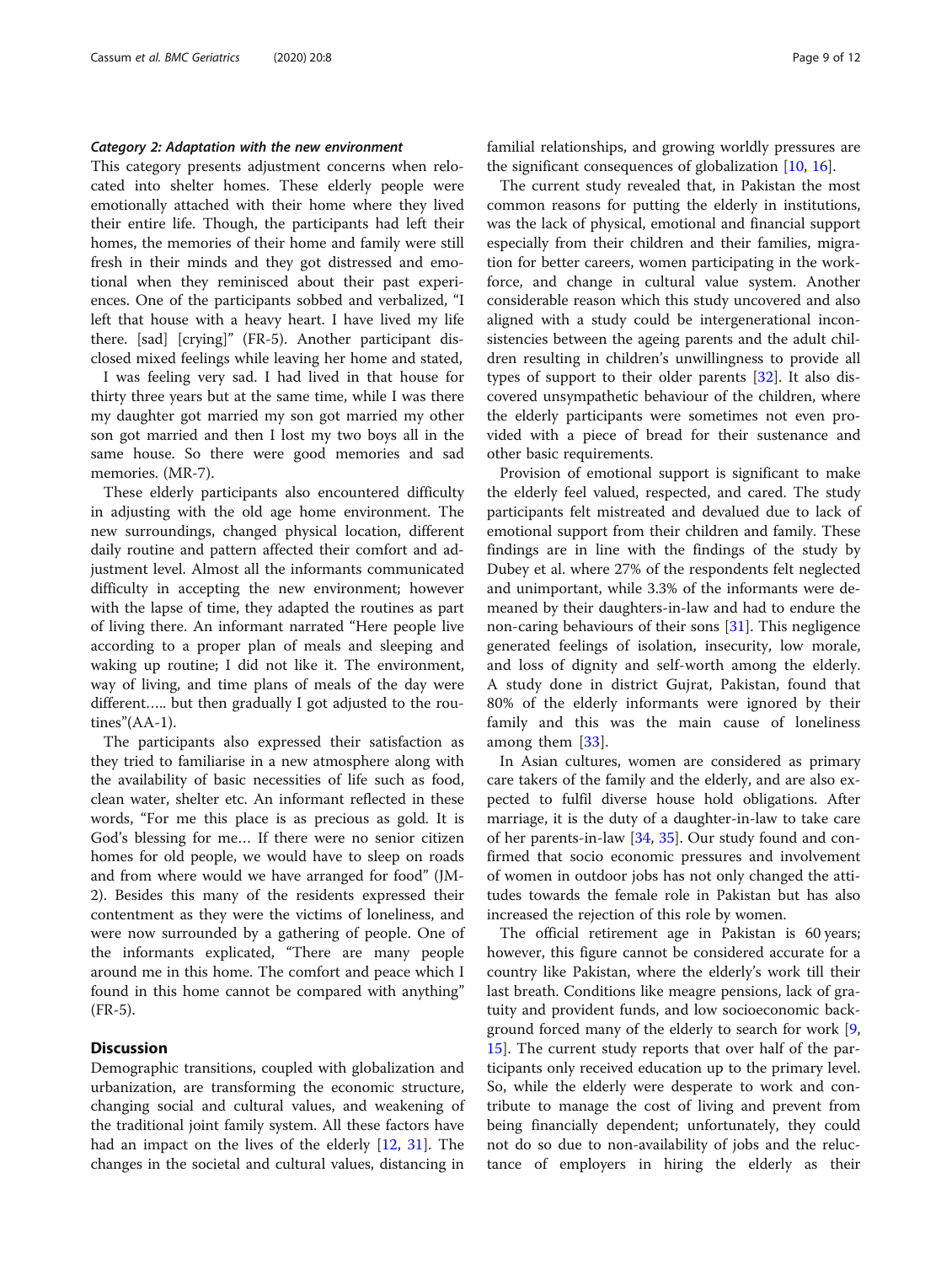educational level was considered equivalent to that of a manual labour [\[31,](#page-11-0) [36\]](#page-11-0).

This study also uncovered certain behaviours depicting resentment, criticism, and intolerance which emerged from frequent family conflicts, intergenerational inconsistencies, poverty, and negativity between parents and children. All this resulted into frustration, loneliness, humiliation, maltreatment, and helplessness among the elderly [[37](#page-11-0), [38\]](#page-11-0). Our study outcomes were found compatible with the study done in district Gujrat, Pakistan, where 85% of the participants reported verbal abuse by the children, such as use of harsh words and humiliation [[33](#page-11-0)]. Kim et al. asserts that the stronger the filial bond between the elderly and adult children, the stronger will be the required reaction in terms of exchange of support system [[32](#page-11-0)]. Lack of emotional connection with family, loss of spouse, migration and marriage of children, insufficient resources, and dependency were leading to loneliness, social isolation and psychological distress among the participants which was the important highlights of our study. Loneliness and helplessness were the challenges that surfaced from this study and is corroborated by the study done by Ganatra et al. and Itrat et al.; that these encounters can lead to low self – esteem, insecurity, loss of dignity and depression [\[9](#page-10-0), [39](#page-11-0)].

There is a strong association between religious beliefs and practices and psychological well-being [[31](#page-11-0), [40](#page-11-0)–[42\]](#page-11-0). It strengthens and empowers the individual with courage and positivity. Religious practice was the commonest means of coping used by the informants. A strong religion, faith and regularity in the performance of religious practices assisted the elderly to manage stressors related to lack of money, joblessness, loneliness, rejection, and lack of family support. In addition to prayers, recitation of verses from the holy books, such as The Quran and The Bible, and the reading of religious books were also used.

Though some elders expressed that they felt relaxed and were satisfied, and they got involved in social interaction with other residents, however, while reminiscing about their past life experiences they still missed their children, family, and home, despite their unacceptable behaviours, ignorance and the lack of support from them. Many of them were happy and felt relaxed at getting a proper shelter and the basic needs of life, and they also had a sense of security and freedom from the anxiety and fear of being forced out of the house by their children.

The findings of the study done in Iran well substantiates with our study findings that participants expressed happiness at achieving freedom from regular family issues, rejection, verbal and emotional maltreatment and gained some autonomy [[43](#page-11-0)]. However, others were confronted with undesirable changes in their daily routine and life style, physical location and social interactions and network, which prolonged their adjustment nevertheless, gradually adapted the change. Attachment to their old home and the associated memories were other factors that led them to report feelings of anxiety, helplessness, and social isolation in the care homes.

#### Strengths and limitations of the study

Research on this marginalized group is still in infancy in Pakistan. Hence, this study was the first qualitative research done on the older population in Karachi, Pakistan where the elderly were relocated into shelter homes from their own homes by their family and children. The major strength of this study was the descriptive qualitative approach that provided rich insight into the perspectives of older people on the phenomenon of institutionalization. Another was, the maximum variation purposive sampling technique that explored the phenomenon thorough mixed and heterogeneous samples from diverse backgrounds, and contributed genuinely till the saturation was achieved. Also, pilot testing prior to the actual data collection assisted the researcher to interview elderly's on the sensitive issue. This drill not only empowered her to assess her competency in interviewing but also supported to efficiently tackle the episodes of crying and emotional distress when the participants recalled their tough life experiences.

The study also has some limitations and challenges. The researcher's lack of understanding of languages other than English and Urdu was the key limitation. Many participants speaking Punjabi, Hindko and Saraiki unveiled their interests to be the part of this study. Their inclusion would have added more richness to the findings. Further, a few of the recognized shelter homes were located in far flung areas of the city, and data collection from these sites would have disclosed other significant themes. However, due to unstable law and order situation in the city and the risk of a female travelling alone to the research sites, the investigator collected the data from the shelter homes which were in close proximity to her residence and university. The researcher faced challenges like prolonged sharing of life stories and reluctance to sit after a certain time due to age related fatigue. As they were fond of sharing their life stories, there were frequent digressions from the topic of discussion, and it was yet another challenge to bring them back on the track of discussion. A few of the informants' after recalling painful life occurrences, withdrew from the study and were then unwilling to carry on with the interviewing process.

#### Conclusion

The results of the current study explicitly supports the emerging phenomenon of institutionalization of the elderly. This concept has emerged from west, where it is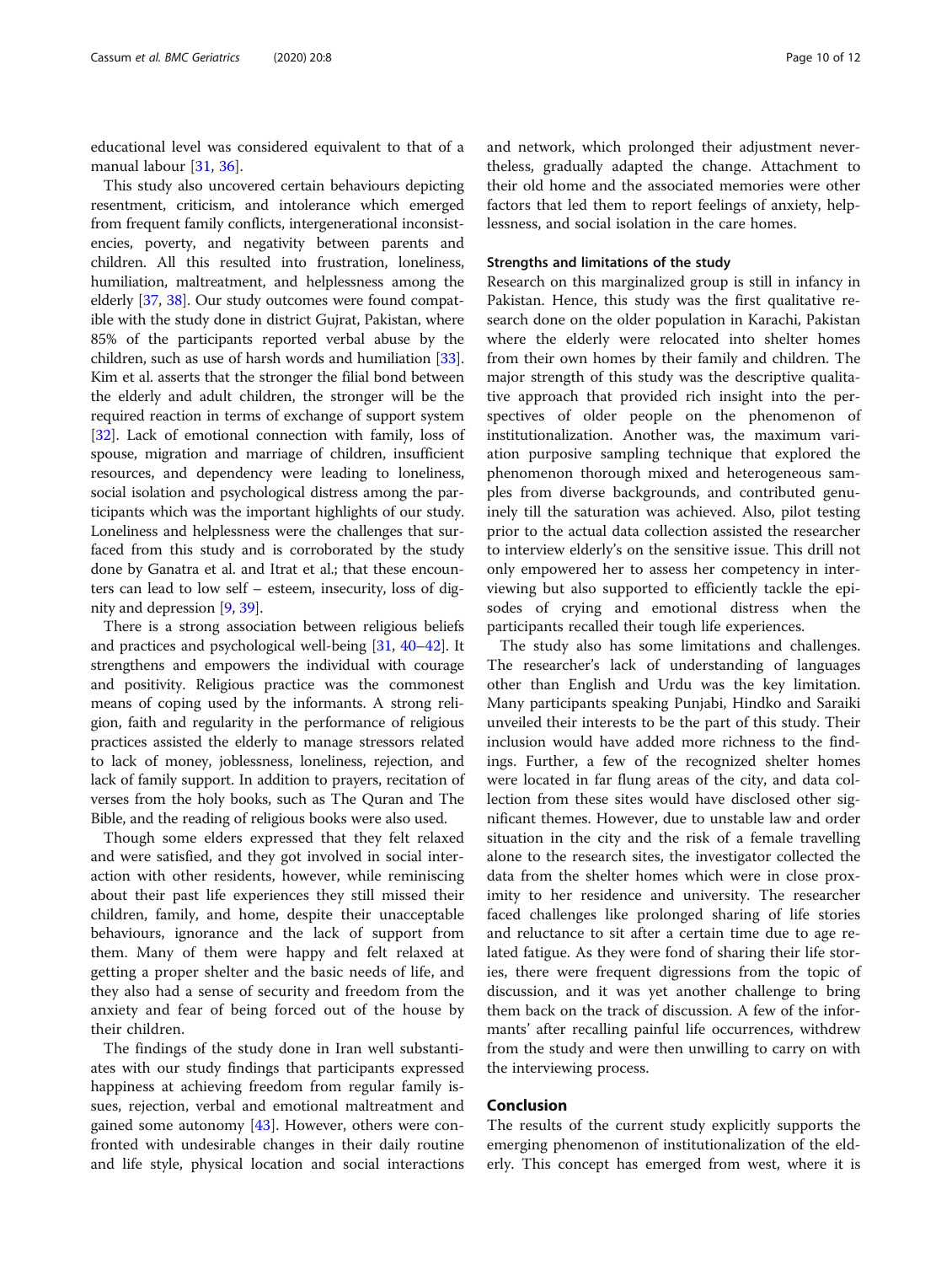<span id="page-10-0"></span>considered a usual trend; however, in the eastern countries like Pakistan, this notion is gradually gaining acceptance. To the best of researcher's knowledge, this study proved to be a significant one, as the true and real experiences of the elderly were investigated who were displaced into the shelter homes by the children and their families. This study also established the criticality of the circumstances these frail elderly people are going through and opened avenues for qualitative and quantitative researches on various issues that were discovered through this study. This study strongly recommends, that there is a dire need for public awareness on care of elderly through different forms of media along with inclusion and implementation of geriatric care in undergraduate and graduate curriculum across all the nursing and medical schools in Pakistan. It is hoped that findings will urge the researchers, HCP, educators, and policy makers to work for the quality of life of ageing group. It is indeed a high time to rejuvenate and revitalize the elderly population and allow them to live their lives with self-respect and dignity.

#### Abbreviations

CHW: Community Health Workers; ERC: Ethical Review Committee; HCP: Health Care Provider; ICU: Intensive Care Unit; MMSE: Mini Mental State Examination; NGO: Non – Governmental Organization; SPSS: Statistical Package for Social Sciences; SWB: Social Welfare Board; WHO: World Health Organization

#### Acknowledgements

I would like to acknowledge the entire research team, stake holders, study participants, my mother, my husband and children's.

#### Authors contribution

L.A.C (Primary Author).My contribution as a primary author was crucially important right from the conceptualization, literature search, designing the methodology, development of proposal, sending for approval, data collection and analysis and writing up of chapters, manuscript writing and then the revision of manuscript for the journal.

K.C (second author).Designing of methodology, designing semi structured interviewing guide, data analysis, formation of themes, categorises and sub categories. Chapters review and feedback. W.Q (Third author).Proposal development, designing semi structured interviewing guide. S.V (Fourth author).Chapter's feedback. All authors have read and approved the final manuscript.

#### Funding

Funding was received to conduct this study at the time of Master's study and it does not include publication charges. I can sent my approved budget to conduct this study upon request. In addition, I have sent the approved budget to the waiver team and based on that I have received waiver on publication charges from waiver team of BMC Geriatric Team.

#### Availability of data and materials

The raw data is not publicly available, it can be made available upon request from PI. The recorded data tapes was deleted after transcription, and soft copies were kept password protected. The results of the study did not include any identifiable reference. However, the data obtained from the participants was shared with the research team.

#### Ethics approval and consent to participate

Ethics approval for the study was allotted a number 3367 – SON – ERC-14, and was given approval for a period of one year for data collection. Signed Aga Khan University Ethical Review Committee (AKU –ERC) letter can be sent upon request. The consent to participate in the study was taken in written

format, and letter was also attached to which I was asked to remove from this section. However, the consent to publish was taken verbally on the day of taking consent for participating in the study. Overall, approval was received from IRB. It was known to the participants that the findings of the study will be published without revealing their confidentiality. Participants was assigned pseudo names and code numbers, which is also evident at the end of extracts which have been included in the manuscript (The statement in "Bold" is copied from the consent form).

#### Consent for publication

I, Laila Akber Cassum the primary and corresponding author of the manuscript titled, "Exploring the experiences of the older adults who are brought to live in shelter homes in Karachi, Pakistan, give my consent for all the information to be published in BMC Geriatrics, with manuscript number BGTC- D- 18-00843R1. I assure that my contribution is completely original and not submitted in any other journal.

The consent to publish was taken verbally on the day of taking consent for participating in the study. Overall, approval was received from Ethical Review Committee (ERC). It was known to the participants that the findings of the study will be published without revealing their confidentiality. Participants was assigned pseudo names and code numbers, which is also evident at the end of extracts which have been included in the manuscript (The statement in "Bold" is copied from the consent form).

#### Competing interests

This is to acknowledge that all authors declare no conflict of interest.

#### Author details

<sup>1</sup> Aga Khan University School of Nursing and Midwifery, P.O.Box 3500 Stadium Road Karachi, Karachi City, Pakistan. <sup>2</sup> Faculty of Public Health, Kuwait University, Hawally, Kuwait. <sup>3</sup>Department of Family Medicine, Karachi City, Pakistan.

#### Received: 17 December 2018 Accepted: 8 December 2019 Published online: 06 January 2020

#### References

- 1. Ameh S, Gómez-Olivé FX, Kahn K, Tollman SM, Klipstein-Grobusch K. Predictors of health care use by adults 50 years and over in a rural south African setting. Glob Health Action. 2014;7(1):24771.
- Hermalin AI, Beth Ofstedal M, Tesfai R. Future characteristics of the elderly in developing countries and their implications for policy. Asian Popul Stud. 2007;3(1):5.
- 3. Organization WH. Global Health and ageing 2011.
- UNFPA H. Ageing in the twenty-first century: a celebration and a challenge. London: United Nations Population Fund. UNFPA), New York, and HelpAge International; 2012.
- 5. Powell JL, KH TA. Ageing and globalization: A global analysis. J Globalization Stud. 2013;4(1).
- 6. IDB ID. division P; 2004.
- 7. Ahmad A, Owais K, Siddiqui M, Mamun K, Rao F, Yousufzai AW. Dementia in Pakistan: national guidelines for clinicians. Pak J Neurol Sci (PJNS). 2013;8(3):17–27.
- 8. Jalal S, Younis MZ. Aging and elderly in Pakistan. Ageing Int. 2012;39(1): 4–12.
- 9. Itrat A, Taqui AM, Qazi F, Qidwai W. Family systems: perceptions of elderly patients and their attendents presenting at a university hospital in Karachi, Pakistan. J Pak Med Assoc. 2007;57(2):106.
- 10. Chadha NK. Understanding Intergenerational relationships in India. J Intergenerational Relationships. 2004;2(3–4):63–73.
- 11. Syed J. The repreentation of cultural diversity in Urdu language newspaper in Pakistan: Astudy of Jaang and Nawaiwaqt. South Asia J Sout Asian Stud. 2008;31(2):317–47.
- 12. Chen Wu S, White A, Cash K, Foster S. Nursing home care for old people in Taiwan: a process of forced choice. J Clin Nurs. 2008;18:1986–93.
- 13. Gadit AAM. Elderly abuse: tip of the iceberg. J Pak Med Assoc. 2010; 60(1):1–4.
- 14. Sabzwari SR, Azhar G. Ageing in Pakistan—a new challenge. Ageing Int. 2011;36(4):423–7.
- 15. Taqui AM, Itrat A, Qidwai W, Qadri Z. Depression in the elderly: does family system play a role? A cross-sectional study. BMC Psychiatry. 2007;7(1):57.